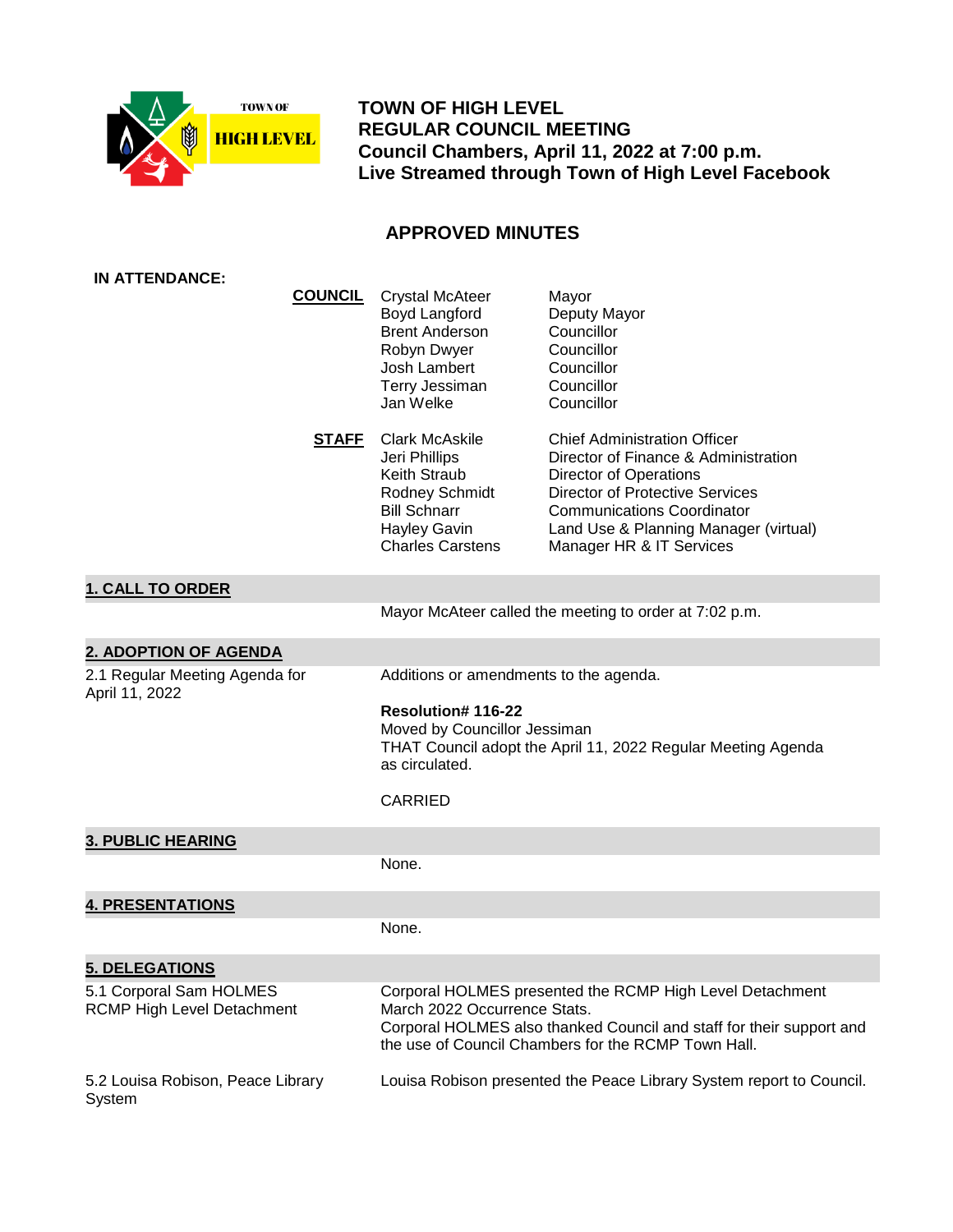| <b>6. APPROVAL OF THE MINUTES</b>                                                                                                                             |                                                                                                                                                                                                                                                                                                           |
|---------------------------------------------------------------------------------------------------------------------------------------------------------------|-----------------------------------------------------------------------------------------------------------------------------------------------------------------------------------------------------------------------------------------------------------------------------------------------------------|
| 6.1 March 28, 2022 Regular Council<br>Meeting unapproved minutes                                                                                              | Resolution# 117-22<br>Moved by Councillor Anderson<br>THAT Council approve the Regular Council meeting minutes of<br>March 28, 2022 as amended.                                                                                                                                                           |
|                                                                                                                                                               | <b>CARRIED</b>                                                                                                                                                                                                                                                                                            |
| <b>7. DELEGATION BUSINESS</b>                                                                                                                                 |                                                                                                                                                                                                                                                                                                           |
| 7.1 RCMP High Level Detachment<br>March 2022 Occurrence Stats                                                                                                 | <b>Resolution#118-22</b><br>Moved by Councillor Welke<br>THAT Council accept the RCMP High Level Detachment March 2022<br>report for information.                                                                                                                                                         |
|                                                                                                                                                               | <b>CARRIED</b>                                                                                                                                                                                                                                                                                            |
| 7.2 Peace Library System report                                                                                                                               | Resolution# 119-22<br>Moved by Councillor Dwyer<br>THAT Council accept the Peace Library System report for information.                                                                                                                                                                                   |
|                                                                                                                                                               | <b>CARRIED</b>                                                                                                                                                                                                                                                                                            |
| <b>8. MAYOR'S REPORT</b>                                                                                                                                      |                                                                                                                                                                                                                                                                                                           |
| 8.1 Mayor's report                                                                                                                                            | March 29 - April 11                                                                                                                                                                                                                                                                                       |
|                                                                                                                                                               | Mar 30 - Northwest Species at Risk Committee (NWSAR)<br>Mar 31 - Mackenzie Frontier Tourist Association (MFTA)<br>Apr 05 - Canadian Strategy Group (Michael Lohner)<br>Apr 06 - Town and Dene Tha' working group<br>Apr 06 - High Level and District Chamber of Commerce<br>Apr 06 - Golden Range Society |
|                                                                                                                                                               | Resolution# 120-22<br>Moved by Deputy Mayor Langford<br>THAT Council accept the Mayor's report for information.                                                                                                                                                                                           |
|                                                                                                                                                               | <b>CARRIED</b>                                                                                                                                                                                                                                                                                            |
| 9. COUNCIL COMMITTEE REPORTS                                                                                                                                  |                                                                                                                                                                                                                                                                                                           |
| 9.1 Committee reports on which<br>Councillors are appointed:<br>• Deputy Mayor Langford<br><b>Councillor Anderson</b><br>$\bullet$<br><b>Councillor Dwyer</b> | Deputy Mayor Langford:<br>Mar 30 - Northwest Species at Risk Committee<br>Apr 06 - Town and Dene Tha' working group<br><b>Councillor Anderson:</b><br>Apr 06 - Golden Range Society                                                                                                                       |
| Councillor Jessiman (regrets)<br><b>Councillor Lambert</b><br><b>Councillor Welke</b>                                                                         | Distribution of Thank You cards to businesses.<br>Councillor Dwyer:<br>No meetings to report.                                                                                                                                                                                                             |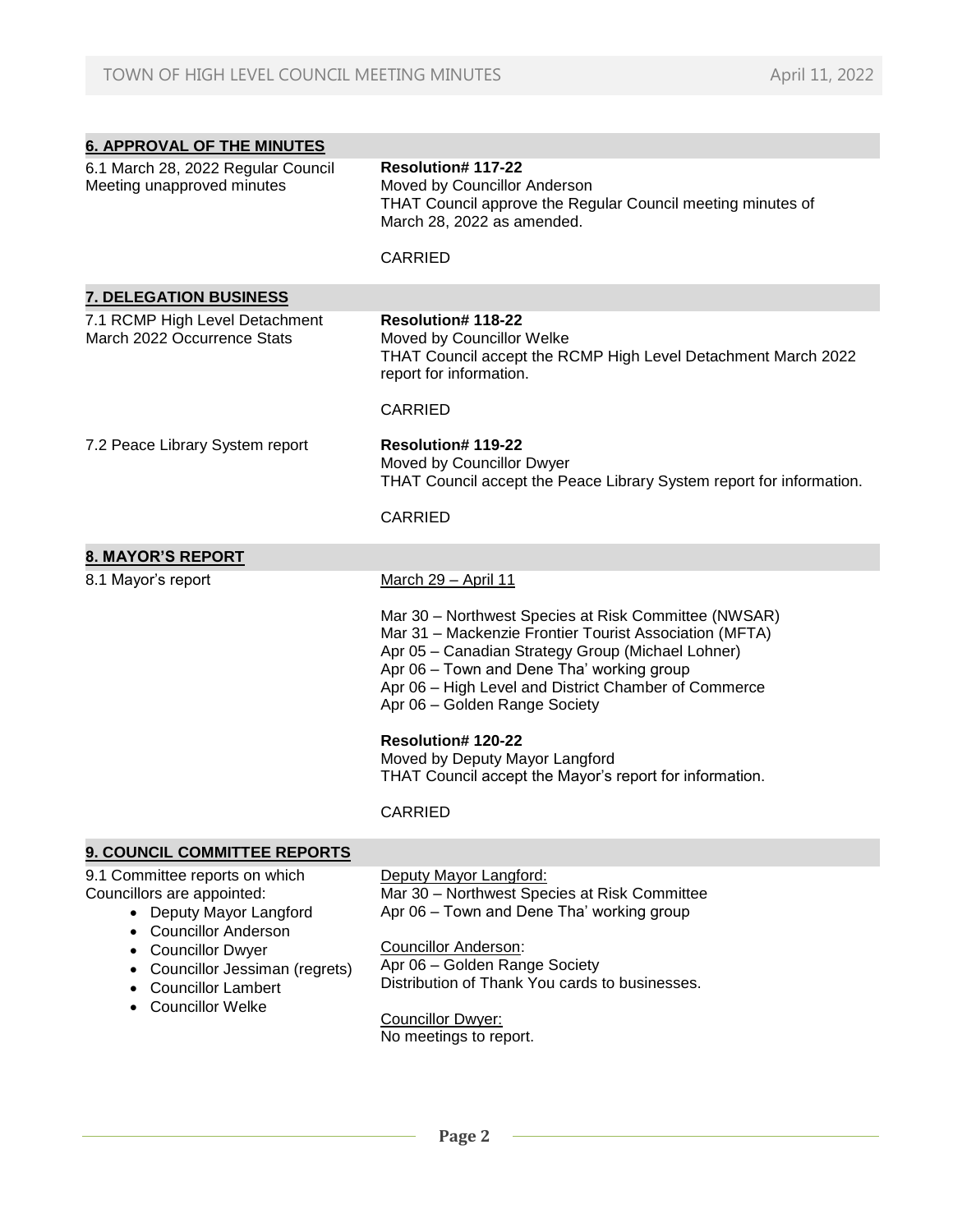|                                                 | Councillor Jessiman:<br>No meetings to report.<br>Distribution of Thank You cards to businesses.                                                                                                                                                                   |
|-------------------------------------------------|--------------------------------------------------------------------------------------------------------------------------------------------------------------------------------------------------------------------------------------------------------------------|
|                                                 | <b>Councillor Lambert:</b><br>Apr 06 - High Level and District Chamber of Commerce                                                                                                                                                                                 |
|                                                 | Councillor Welke:<br>No meetings to report.                                                                                                                                                                                                                        |
|                                                 | Resolution# 121-22<br>Moved by Councillor Welke<br>THAT Council accept the Councillor Committee reports for information.                                                                                                                                           |
|                                                 | <b>CARRIED</b>                                                                                                                                                                                                                                                     |
| <b>10. ADMINISTRATIVE REPORTS</b>               |                                                                                                                                                                                                                                                                    |
| 10.1 Council's Action List                      | <b>Resolution#122-22</b><br>Moved by Councillor Anderson<br>THAT Council accept the Action List for information.                                                                                                                                                   |
|                                                 | <b>CARRIED</b>                                                                                                                                                                                                                                                     |
| 10.2 Upcoming Events List                       | Resolution# 123-22<br>Moved by Councillor Anderson<br>THAT Council accept the Upcoming Events List for information.                                                                                                                                                |
|                                                 | <b>CARRIED</b>                                                                                                                                                                                                                                                     |
| 10.3 Monthly Report to Council -<br>March 2022  | <b>Resolution#124-22</b><br>Moved by Deputy Mayor Langford<br>THAT Council accept the March 2022 Monthly Report to Council for<br>information.                                                                                                                     |
|                                                 | <b>CARRIED</b>                                                                                                                                                                                                                                                     |
| <b>11. ADMINISTRATIVE INQUIRIES</b>             |                                                                                                                                                                                                                                                                    |
|                                                 | None.                                                                                                                                                                                                                                                              |
| <b>12. OLD BUSINESS</b>                         |                                                                                                                                                                                                                                                                    |
|                                                 | None.                                                                                                                                                                                                                                                              |
| <b>13. NEW BUSINESS</b>                         |                                                                                                                                                                                                                                                                    |
| 13.1 RFD: Council Participation in<br>Tradeshow | Resolution# 125-22<br>Moved by Councillor Welke<br>THAT Council approve Mayor McAteer, Councillor Jessiman, and<br>Councillor Anderson attending the Yellowknife tradeshow to promote<br>tourism in the Town, on the May $6 - 8$ , 2022 weekend.<br><b>CARRIED</b> |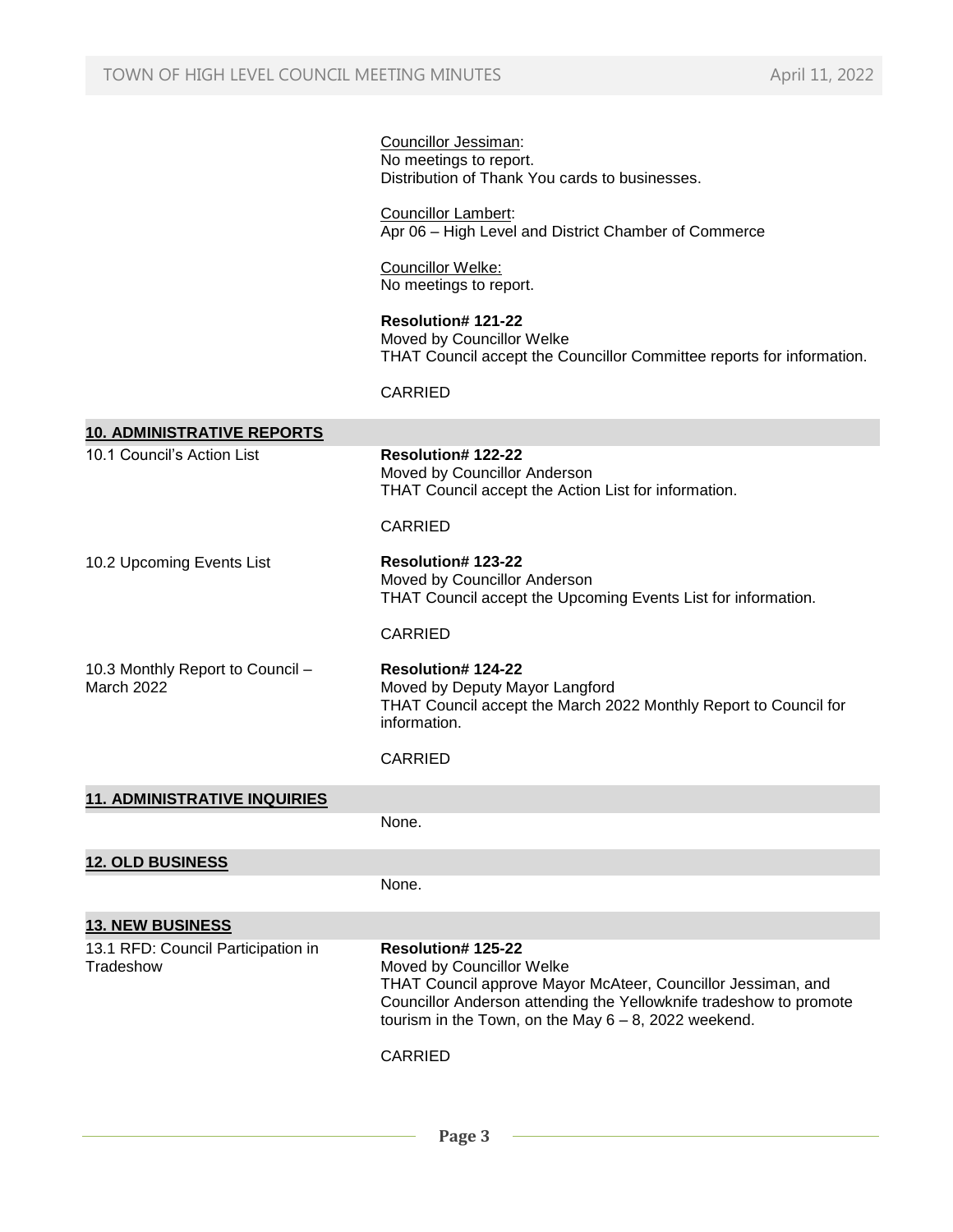| 13.2 Briefing Note: High Level & District<br><b>Chamber of Commerce Support</b>                                                                      | <b>Resolution#126-22</b><br>Moved by Deputy Mayor Langford<br>THAT Council provide administrative support for the High Level and<br>District Chamber of Commerce through a 0.4 FTE increase to the<br>budgeted Summer Events Coordinator.             |
|------------------------------------------------------------------------------------------------------------------------------------------------------|-------------------------------------------------------------------------------------------------------------------------------------------------------------------------------------------------------------------------------------------------------|
|                                                                                                                                                      | <b>CARRIED</b>                                                                                                                                                                                                                                        |
| 13.3 RFD: 2022 Final Operating Budget                                                                                                                | <b>Resolution# 127-22</b><br>Moved by Councillor Lambert<br>THAT Council adopt the 2022 Operating Budget as presented.                                                                                                                                |
|                                                                                                                                                      | <b>CARRIED</b>                                                                                                                                                                                                                                        |
| 13.4 RFD: 2022 Fees Bylaw 1027-22                                                                                                                    | <b>Resolution# 128-22</b><br>Moved by Councillor Lambert<br>THAT Council give First Reading to the 2022 Fees Bylaw 1027-22.                                                                                                                           |
|                                                                                                                                                      | <b>CARRIED</b>                                                                                                                                                                                                                                        |
| 13.5 RFD: Property Tax Bylaw 1028-22                                                                                                                 | <b>Resolution# 129-22</b><br>Moved by Deputy Mayor Langford<br>THAT Council give First Reading to Property Tax Bylaw 1028-22.                                                                                                                         |
|                                                                                                                                                      | <b>CARRIED</b>                                                                                                                                                                                                                                        |
|                                                                                                                                                      | Resolution# 130-22<br>Moved by Councillor Dwyer<br>THAT Council give Second Reading to Bylaw 1028-22.                                                                                                                                                 |
|                                                                                                                                                      | <b>CARRIED</b>                                                                                                                                                                                                                                        |
|                                                                                                                                                      | <b>Resolution#131-22</b><br>Moved by Councillor Anderson<br>THAT Council unanimously agree to consider Third Reading to Bylaw<br>1028-22.                                                                                                             |
|                                                                                                                                                      | <b>CARRIED</b>                                                                                                                                                                                                                                        |
|                                                                                                                                                      | <b>Resolution#132-22</b><br>Moved by Councillor Welke<br>THAT Council give Third Reading to Property Tax Bylaw 1028-22.                                                                                                                               |
|                                                                                                                                                      | <b>CARRIED</b>                                                                                                                                                                                                                                        |
| <b>14. CORRESPONDENCE FOR ACTION</b>                                                                                                                 |                                                                                                                                                                                                                                                       |
| 14.1 Invitation to Beaver First Nation<br>Indian Residential School and Indian<br>Day School Commemoration Event and<br><b>Unveiling of Monument</b> | Resolution# 133-22<br>Moved by Councillor Anderson<br>THAT Council approve Mayor McAteer's attendance at the Beaver<br>First Nation Indian Residential School and Indian Day School<br>Commemoration Event and Unveiling of Monument on May 17, 2022. |

CARRIED

 **Page 4**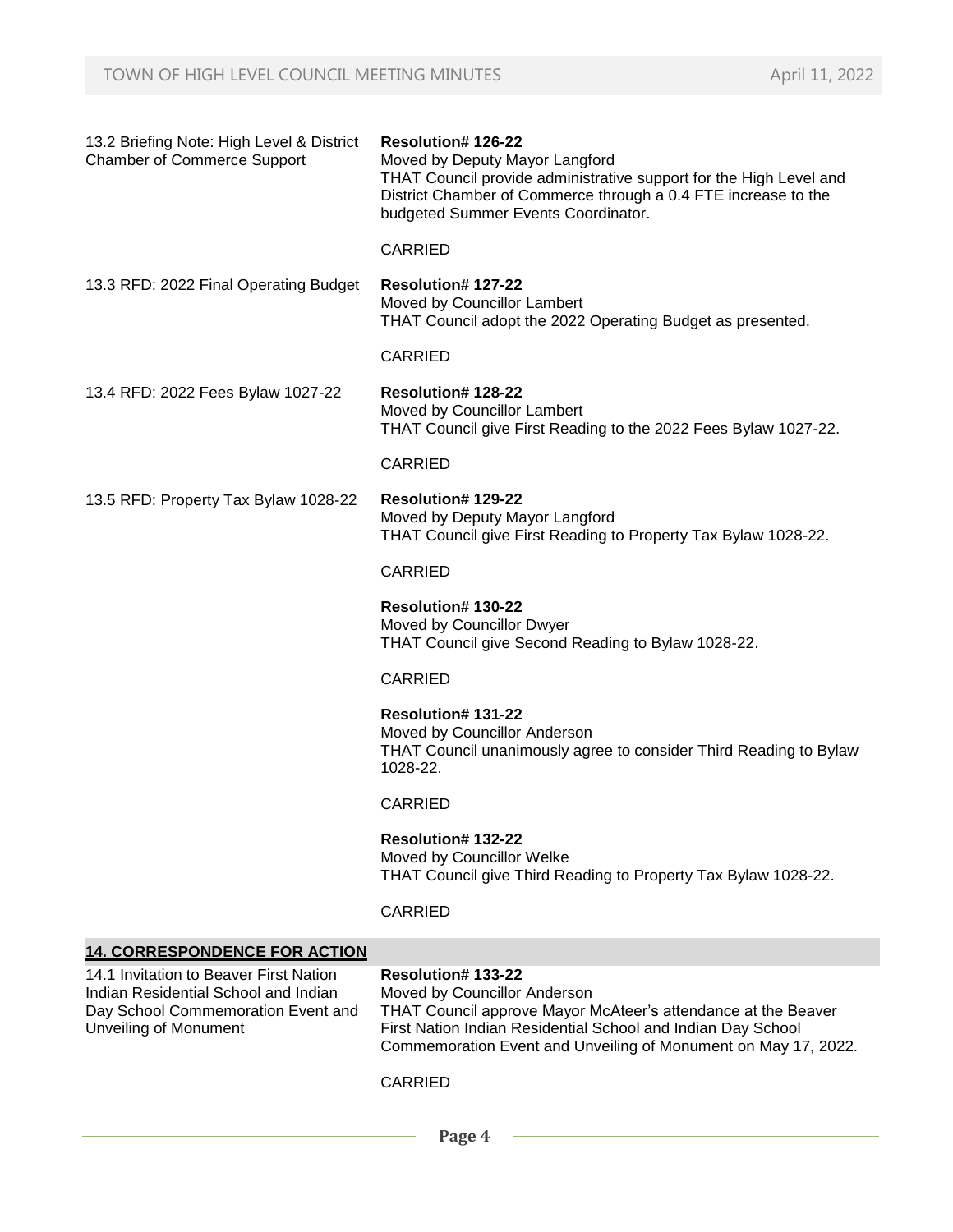## **15. CORRESPONDENCE FOR INFORMATION**

- 15.1 AHS Welcome to All North Zone Municipal Leaders, April 5, 2022
- 15.2 Lac La Biche County 2022 Healthier Communities Golf Tournament, Mar 16, 2022

15.3 Municipal Affairs 2021/22 AB Community Partnership Strategic Initiatives - \$1.5 million grant for the Wildland Urban Interface Structure Protection Support (WUI) project

15.4 District of Logan Lake, 2021 Tremont Creek Wildfire – Thank you letter.

15.5 ToHL letter to Minister Nally re growing concern with the rising cost of natural gas and electricity

#### **Resolution# 134-22**

Moved by Councillor Jessiman

THAT Council accept items 15.1 to 15.5 for information.

#### CARRIED

| <b>16. NOTICE OF MOTIONS</b>                                                                                                     |                                                                                                                                                                                                                                                                           |
|----------------------------------------------------------------------------------------------------------------------------------|---------------------------------------------------------------------------------------------------------------------------------------------------------------------------------------------------------------------------------------------------------------------------|
|                                                                                                                                  | None.                                                                                                                                                                                                                                                                     |
| <b>17. QUESTION PERIOD</b>                                                                                                       |                                                                                                                                                                                                                                                                           |
|                                                                                                                                  | There were no questions from the individuals who attended the<br>meeting.                                                                                                                                                                                                 |
| <b>18. CLOSED SESSION</b>                                                                                                        |                                                                                                                                                                                                                                                                           |
|                                                                                                                                  | Mayer McAteer thanked the viewers and ended the public portion of<br>the meeting.                                                                                                                                                                                         |
|                                                                                                                                  | <b>Resolution#135-22</b><br>Moved by Councillor Dwyer<br>THAT Council move into closed session at 8:31 p.m., pursuant to FOIP<br>Part 1, Division 2, sections 16 and 24.                                                                                                  |
|                                                                                                                                  | <b>CARRIED</b>                                                                                                                                                                                                                                                            |
|                                                                                                                                  | The meeting recessed at 8:31 p.m.<br>The meeting resumed at 8:40 p.m.                                                                                                                                                                                                     |
|                                                                                                                                  | The following individuals remained in closed session:<br>Elected officials - C. McAteer, B. Langford, B. Anderson, R. Dwyer,<br>T. Jessiman, J. Lambert, and J. Welke.<br>Staff - J. Phillips, K. Straub, R. Schmidt, H. Gavin (virtual), B. Schnarr,<br>and C. Carstens. |
|                                                                                                                                  | <b>Resolution#136-22</b><br>Moved by Councillor Dwyer<br>THAT Council move out of closed session at 9:33 p.m.                                                                                                                                                             |
|                                                                                                                                  | <b>CARRIED</b>                                                                                                                                                                                                                                                            |
| 18.1 Review of Purchasing Policy<br>212-06<br>Advice from officials, pursuant to FOIP,<br>Part 1 Division 2 Section 24(1)(a) and |                                                                                                                                                                                                                                                                           |

 $Z$ , Section  $Z$ 4(1)(a) and (b)(i)